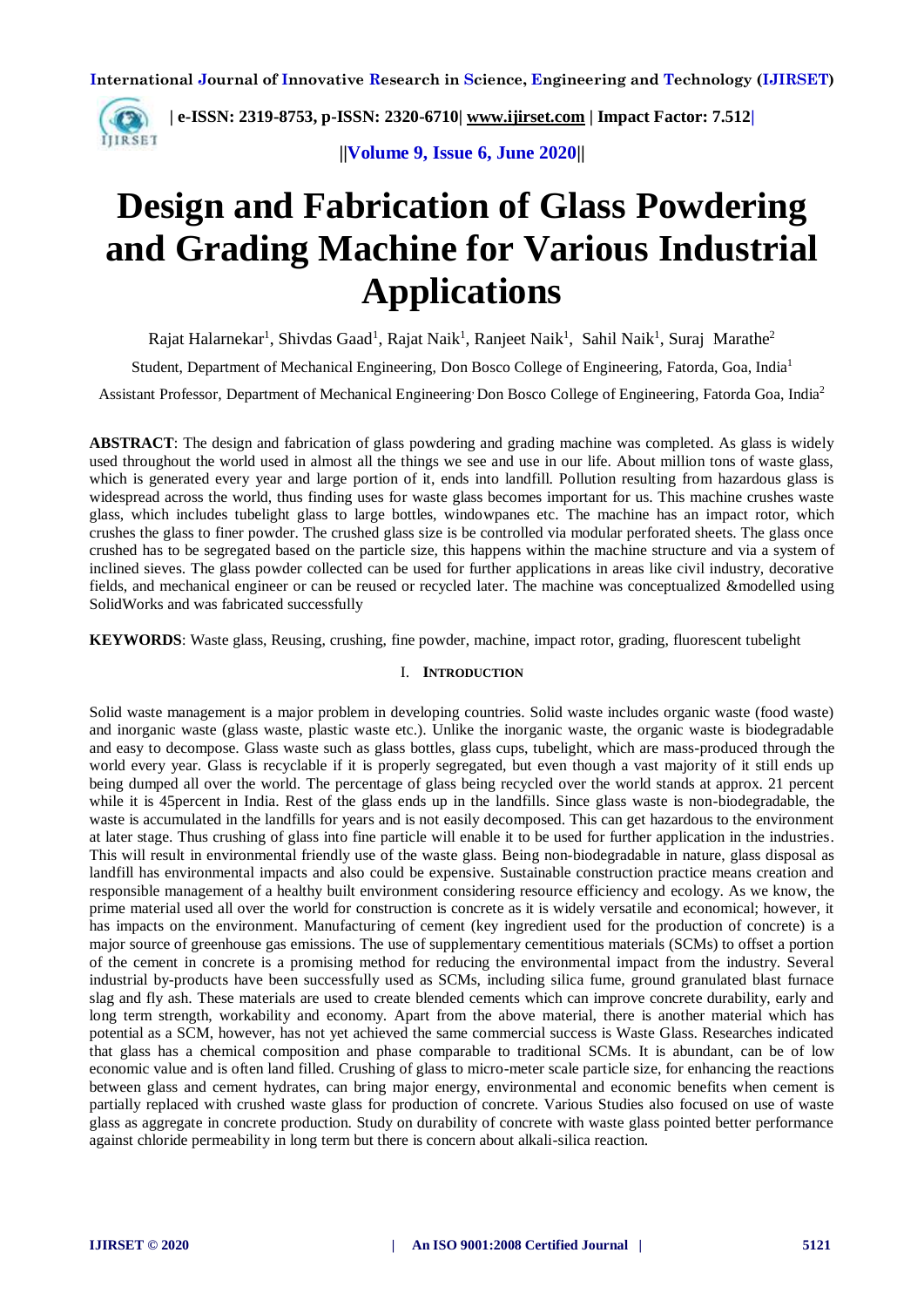

# **| e-ISSN: 2319-8753, p-ISSN: 2320-6710[| www.ijirset.com](http://www.ijirset.com/) | Impact Factor: 7.512| ||Volume 9, Issue 6, June 2020||**

#### II. **RELATED WORK**

#### A. Studies on glass powder as partial replacement of cement in concrete [2]

In this study, finely powdered waste glasses are used as a partial replacement of cement in concrete and compared it with conventional concrete. This work examines the possibility of using Glass powder as a partial replacement of cement for new concrete. Glass powder was partially replaced as 10%, 20%, 30% and 40% and tested for its compressive, Tensile and flexural strength up to 60 days of age and were compared with those of conventional concrete. Based on the results, it was found that glass powder can be used as cement replacement material up to particle size less than 75μm to prevent alkali silica reaction. Compressive strength is found to increase with the addition of waste glass to the mix up until the optimum level of replacement. This can be attributed tom the angular nature of the glass particles facilitating increased bonding with the cement paste.

#### B. Use of recycled glass as coarse aggregate in concrete [6]

Concrete is a composite material composed of sand and gravel, chemically bound together by hydrated Portland cement. As a result, the concrete industry is also one of the biggest consumers of natural resources specifically sand, gravel, rock and water. From their experiment, it is found that Architectural glass concrete slabs strength checked by applying 50kg weight for 24 hours and no deformation occurred. Concrete cubes, 150mm in size, supposed to test in order to determine compression and flexural strength, absorption. Concrete cubes expecting to make using 100% natural aggregate as well as with 10%, 20%, 40% and 60% aggregate replacement by glass cullet are subjected to test. These levels of replacement were used for concrete made with Portland cement. The proportioning used for all concrete mixes was the same. All batching, including glass cullet replacement, was by volume. The free water content, cement content and aggregate content were 180, 350 and 1820 kg/m3 respectively. There is great potential for the utilization waste glass in concrete in several forms, including coarse aggregate and architectural forms with concrete. It is considered that the latter form would provide much greater opportunities for value adding and cost recovery, as it could be used as a replacement for expensive materials such as granite, marble and terrazzo.

C. Strength and durability properties of concrete by using fluorescent light tube waste replacing as fine aggregate [3] The following conclusions are drawn from the study on fluorescent tube light waste fine aggregate sand and they are applicable for the range of can be formed into useful fine aggregate. It is observed that there is a strength increase with

addition of fluorescent tube light waste of 10% and beyond which there appears to be no specific enhancement in strength. This strength increase appears to be true for compressive and flexural strength. A measurable increase in durability of the concrete with fluorescent tube light waste is observed. The experimental study in total revealed a better performance of the concrete with respect to strength, acid resistance, alkali attack and sustainability under fire. The compressive strength of fluorescent tube light waste concrete with 10% replacement of fine aggregate is 22.20%higher than control concrete. The split tensile strength of fluorescent tube light waste concrete with 10% replacement of fine aggregate is 0.3% higher than control concrete. The flexural strength of fluorescent tube light waste concrete with 10% replacement of fine aggregate is 3.70% higher than control concrete.

#### D. Design of Hammer Mill for Crushing of Glass Waste [7]

This research work focus on design of cost effective and affordable glass waste recycling machine in developing countries which can be used in crushing of glass waste into some useful products. The machine was successfully designed. The design calculation showed that the machine required minimum crushing force and crushing power for it operation. A physical model of the machine was analyse using SolidWorks and the outcome prove that the machine is efficient and when fabricated for use, it should be able to crush glass waste successfully into some useful products.

#### III. **ADVANTAGES OF REUSING OF GLASS**

Even though glass items can be recycled, there are a few exceptions. For example, glass from light bulbs and window panes cannot be recycled because they contain ceramics and other impurities that would contaminate the entire recycling process. Thus in some cases it is advisable to Reuse the glass for protecting the environment which is an alternative to recycling. Also, it has been argued that glass recycling has a significant impact on employment within the glass manufacturing industry. There is high cost which is associated with Recycling for glass to be properly recycled, since it needs to be separated by colour. This process is quite labour intensive and rather complicated. Also inmost countries Recycling is also done overseas due to a lack of proper facilities locally, making it very costly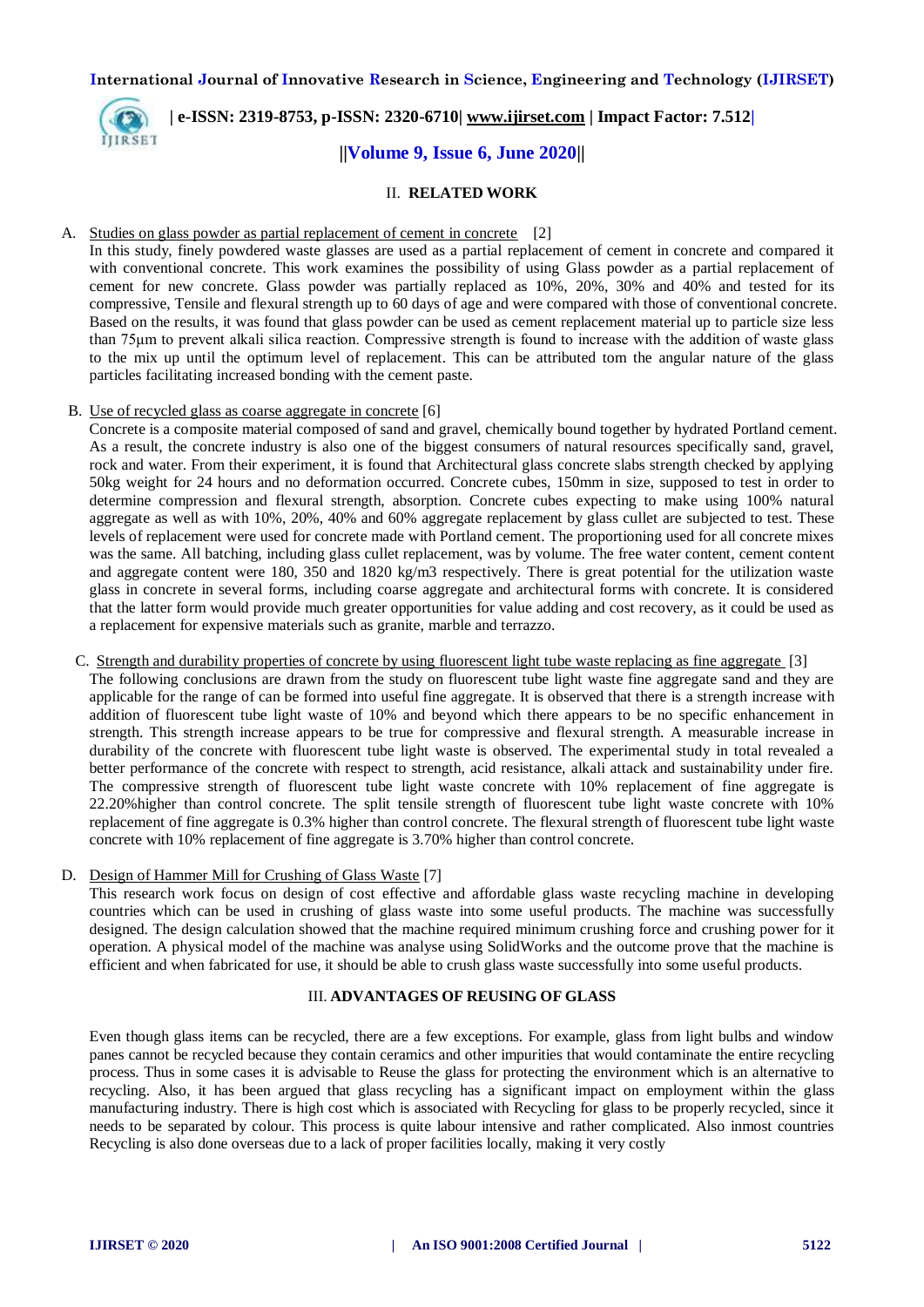

**| e-ISSN: 2319-8753, p-ISSN: 2320-6710[| www.ijirset.com](http://www.ijirset.com/) | Impact Factor: 7.512|**

# **||Volume 9, Issue 6, June 2020||**

#### **IV. OBJECTIVES**

- To reduce the amount of waste glass being dumped into the landfills.
- To promote use of glass waste in effective and environment friendly manner.
- To crush glass to fine particle size as per the requirement.
- To effectively crush tubelight along with the separation of its caps.
- To promote the reuse of waste glass and reduce overall waste being dumped in the landfills.

#### IV.**APPLICATIONS OF CRUSHED GLASS**

- i. Crushed Glass Powder used as a Concrete / construction aggregate in construction sites as a replacement to natural sand.
- ii. Crushed Glass used in the construction of roads.
- iii. Glass crushed into particles can act as an abrasive media.
- iv. Crushed Glass used as Pipe Bedding by replacing natural sand.
- v. Glass powder used for Landscaping and water filtration.
- vi. Crushed glass contains absorbing properties and hence used as Leachate drainage layer material in landfills (replacing gravel)
- vii. For partial replacement of concrete as a binder.

#### V. **DESIGN PROCESS**

#### 1) Design Considerations

- i. The glass crushing machine will be consisting of hoppers connected to the crushing chamber
- ii. The crushing rotor is expected to operate within a rotating speed of 1300rpm
- iii. It must not deliver a crushing force greater than 300N
- iv. The crushing power will be 3HP
- v. Determination of bearing based on loads
- vi. Estimation of angle of repose for sieve arrangement
- vii. Determination of shaft diameter
- 2) Components of Machine

The components of machine are one hopper each for tubelight and bottles, crushing chamber, eccentric rotor with two blades, ball bearings, jaw coupling, crushed glass collection boxes, induction motor, and shaft and machine structure.

3) Specifications and dimensions

| Specifications                            |
|-------------------------------------------|
| Length=1080mm, Width=500mm, Height=1040mm |
| 3 HP Single phase 1440RPM AC motor        |
| ID=400mm, OD=406mm Width= $150$ mm        |
| 260mm Dia. & 130mm Width                  |
| $120*120*800$ mm(W*B*L)                   |
| 25mm dia.& 610mm length                   |
| 10mm, 5mm, 2mm perforations               |
| L100 Lovejoy Jaw with Buna N insert       |
| SKF 6205 with Plummer block               |
| GI Sheets Gauge 22                        |
|                                           |

Table 5.3.1 Specifications and dimensions

#### 4) Components design and selection

#### I. Motor

The motor used here is an AC 3 HP, 3-Phase, 1440rpm Induction Motor. The motor drives the shaft which has the Crushing blade (rotor) mounted on it. Fig 5.4.1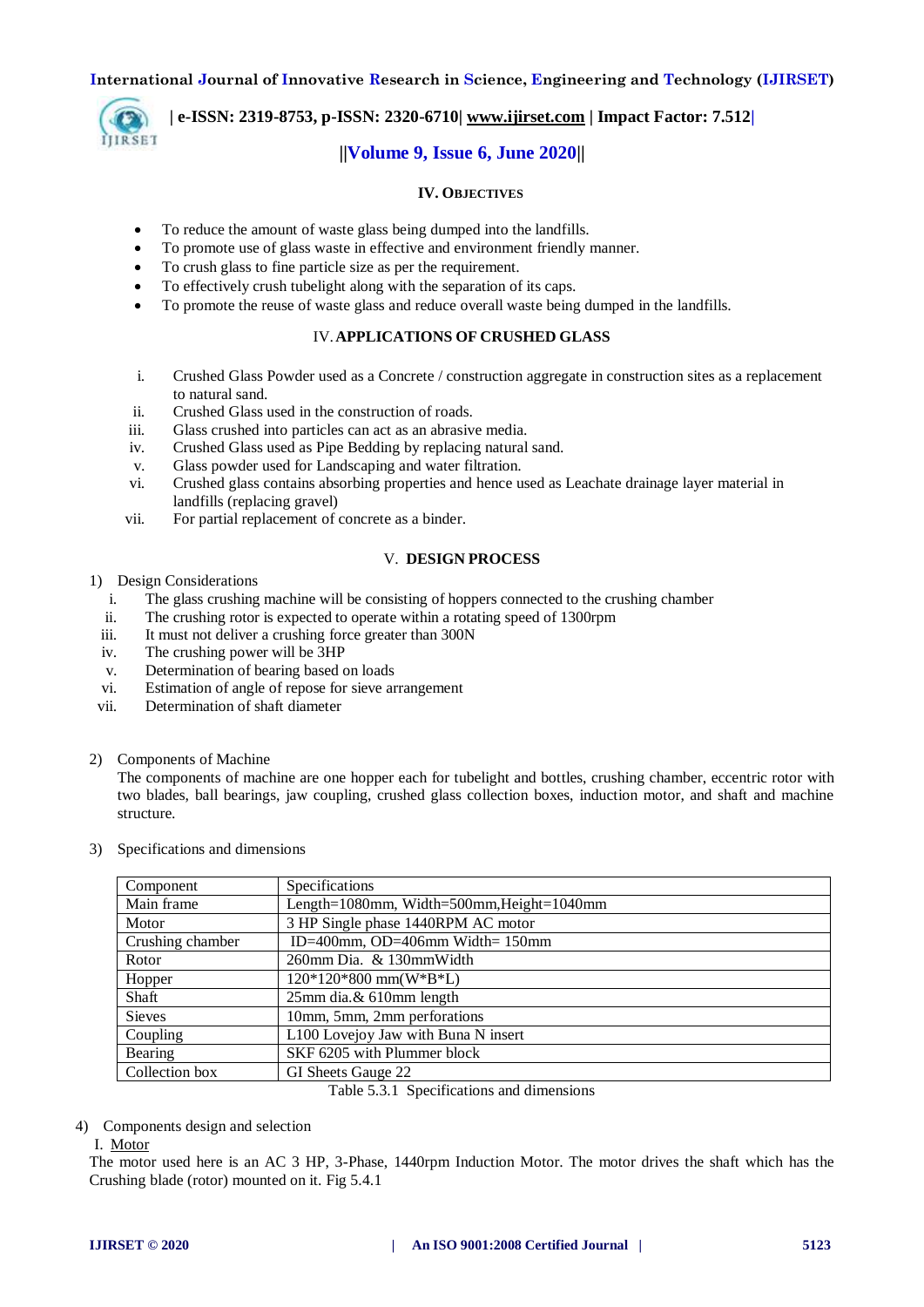

**| e-ISSN: 2319-8753, p-ISSN: 2320-6710[| www.ijirset.com](http://www.ijirset.com/) | Impact Factor: 7.512|**

**||Volume 9, Issue 6, June 2020||** 



Fig. 5.4.1 Ac Motor

#### II. Shaft

Considering application of shaft, EN8 Material properties are:  $\sigma_{ut}$ =657 N/mm<sup>2</sup>, k<sub>b</sub>=1.5 $\sigma_{vt}$ =353 N/mm<sup>2</sup>, k<sub>t</sub> =2.0 Take  $\sigma_{\rm ut}$ = 657N/mm<sup>2</sup> Using ASME code for Designing Shaft 0.3  $\sigma$ yt= 0.3 x (353) = 105.9N/mm<sup>2</sup>  $0.18 \text{ out} = 0.18 \text{ x } (657) = 118 \text{ N/mm}^2$ Since the lower value is found to be 105.9N/mm²  $T_{MAX}=105.9 \text{ n/mm}^2$ In Fig.5.4.2.0 Point  $A = Motor$ , Point B= Bearing, Point  $C(R) = Rotor$ 



Fig.5.4.2.1 Positions of rotary members

Analysis of vertical forces

The Figure 5.4.2.1 represents the vertical forces acting on the shaft. Where VA= Vertical forces at point A VB= Vertical forces at point BVR= Vertical forces due to Rotor Total weight of the rotor was calculated to be 8.56 kg (approx.10Kg) 10kg x 9.81= 98.1N F= 98.1N (approx. 100N)



Figure 5.4.2.2: Analysis of Vertical forces

Considering Equilibrium of vertical forces  $\Sigma$  Fv = VA + VB - 100 ------ (Eqn 1) Taking moment about A

$$
\sum MA = 0
$$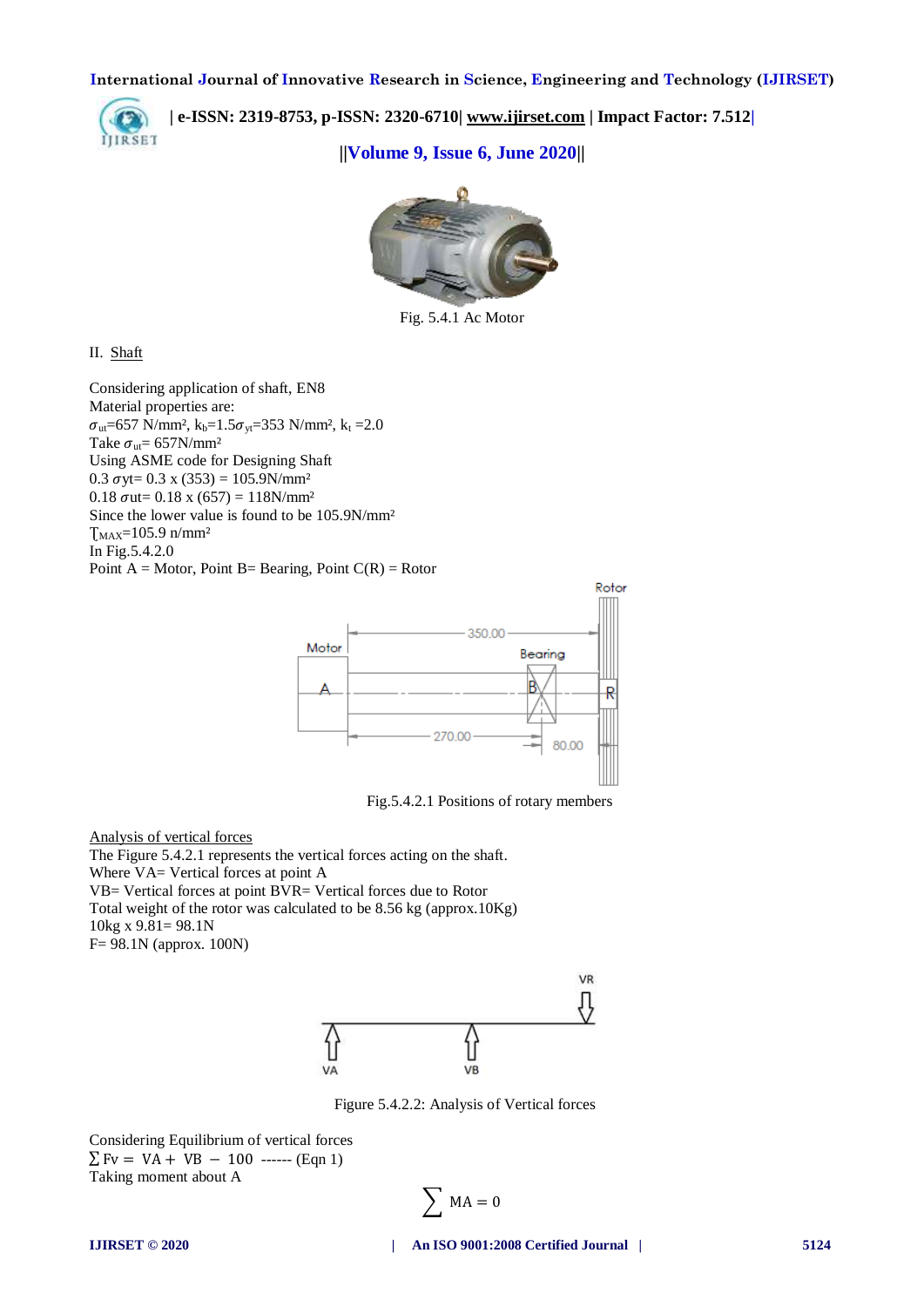**IIIRSET** 

**| e-ISSN: 2319-8753, p-ISSN: 2320-6710[| www.ijirset.com](http://www.ijirset.com/) | Impact Factor: 7.512|**

**||Volume 9, Issue 6, June 2020||** 

 $0=V_B*270-100*350$  $V_B = (350*100)/270$  $V_B$ = 129.62 N thus we get,  $V_A = -29.62N$ Hence, the direction we assumed is incorrect, thus we have to change Direction of  $V_A$ 

Analysing Horizontal Forces Where HA= Horizontal forces at point A HB= Horizontal forces at point B HR= Horizontal forces due to Rotor



Fig.5.4.2.3Analysis of Horizontal forces

Consider Equilibrium of Horizontal force  $\Sigma$  FH=0  $H_A + H_B - H_R = 0$  --------- (Eqn 2)  $H_A + H_B = 300N$ Taking moment at point A in Horizontal Direction  $\sum MA = 0 + HB * 270 - 300 * 350$  $H_B = (300*350)/270$  $H_B = 388.88 N$ Substitute value of  $H_B$  in eqn. (2)  $H_A = -88.88N$ Hence the direction we assumed is incorrect, thus we have to change direction of H<sub>A</sub> Finding Bending Moment  $(M_b)_B = \sqrt{(129.6 * 120)^2 + (388.8 * 120)^2}$  $= 49189.60$  N-mm  $(M_b)_{R}=\sqrt{(350*350)^2+(300*350)^2}$  $= 110679.71N$ -mm For an induction motor with specification: Power =  $2.25$  kWRpm =  $1500$ Diameter of Shaft:  $D^3=16/(\pi T_{\text{Max}})\sqrt{(Kb*Mb)2 + (Kt*Mt)2}$  $D = 23.13$  mm The shaft diameter was taken as 25mm (Approx. 25mm)

An EN8 shaft was selected of 30mm dia., which was reduced to 25mm dia. by turning on lathe machine. Two dimple holes were drilled on the shaft in order to mount the rotor and to provide a surface for the grub screw to hold firmly.

#### III. Bearing Selection (plummer block)

Loads to be considered for design- Radially downwards due to blade weight. Tangential due to impact forces  $F_a = 0$  ( $F_a = axial$  loads)  $F_r = \sqrt{(Fv)^2 + (Ft)^2}$ We know,  $F_t = 300N$ ,  $F_v = 100N$ ∴ $F_r = 316.227N$ Our shaft diameter is 25mm thus suitable bearing will be SKF 6205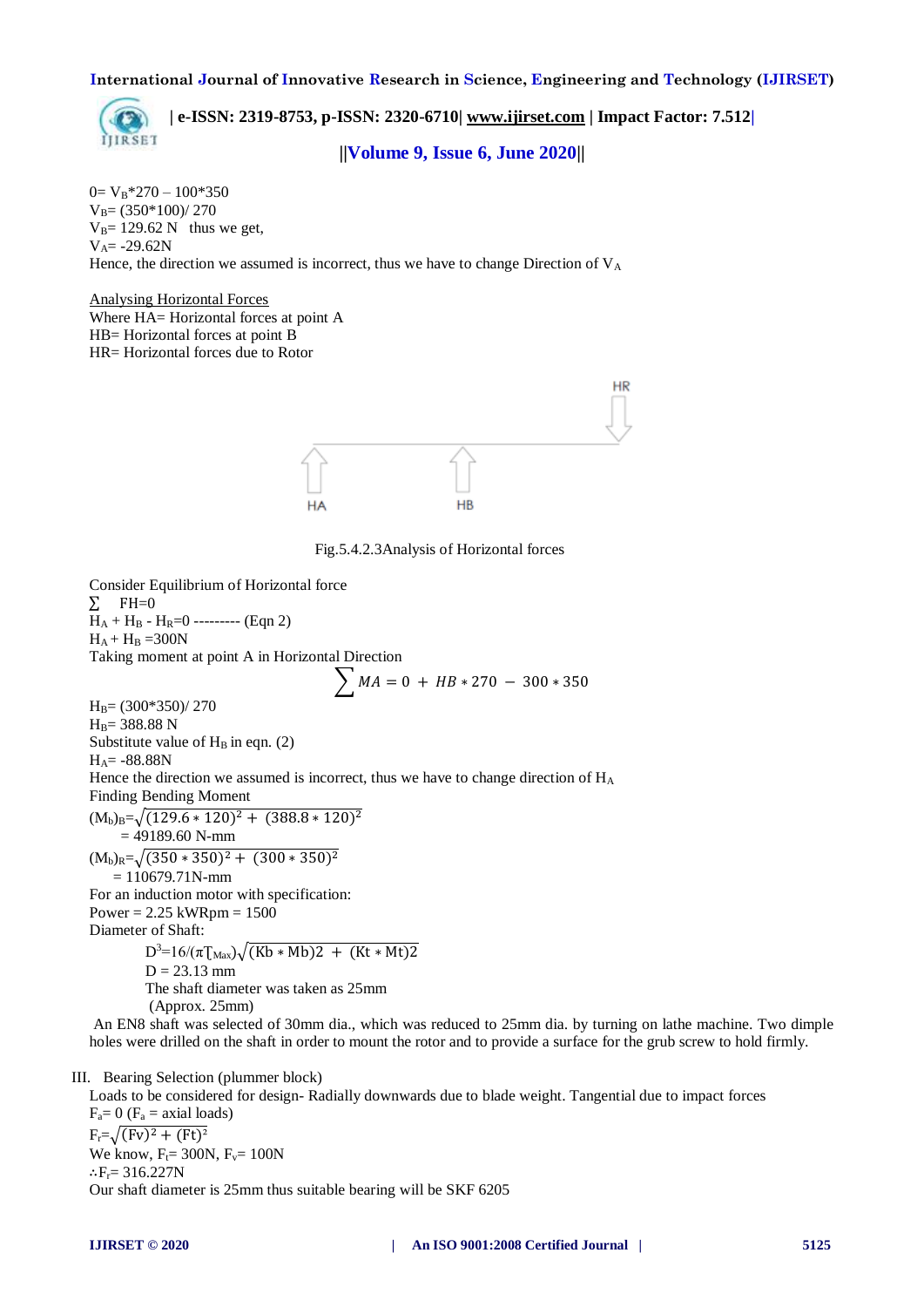

**| e-ISSN: 2319-8753, p-ISSN: 2320-6710[| www.ijirset.com](http://www.ijirset.com/) | Impact Factor: 7.512|**

**||Volume 9, Issue 6, June 2020||** 



Fig.5.4.3.1 (SKF 6205 with Plummer Block)

 $d= 25$  mm,  $D= 52$  mm  $C_0$ = 6965 N, C= 10690 N  $N_{max}$  =13000rpm  $P_{equivalent} = XVF_r + YF_a$ ∴ Peq= $VF_r$ Assuming  $X=1$ , ∴only radial loads are present V=1 ∴ Inner race is rotating ∴P= $1xF_r$  $P = 316.227 N$ Assuming maximum rpm to be 1440. Considering the working time of bearing to be for 10000 hrs.  $L10 = 60 \eta L10h/106$ Where,  $L10 = L$ ife in million revolution,  $L10h = L$ ife in hours Now to check F the actual dynamic load is within limits  $L10= C3/P3$ 864= C3/ (316.227)3 C=3011.87 The value of actual C is much less than the permissible value hence our bearing selection is safe

#### IV. Coupling

 The coupling used in the machine is a Lovejoy jaw coupling Series L100 with Buna N spider. It is used to couple the motor output shaft and the rotor shaft. The coupling is selected based on the power transmission capacity using the jaw coupling catalogue



Fig.5.4.4.1 Lovejoy Jaw Coupling

V. Rotor

This is the main part of the entire machine and it does all the glass crushing which is fed to the chamber. The Rotor or the crushing blade has been made of hardened steel plate of thickness 10mm the blades have been welded to a MS Square-pipe, which is fastened onto the shaft by means of grub screw.Fig5.4.5.1



Fig.5.4.5.1 Crushing Rotor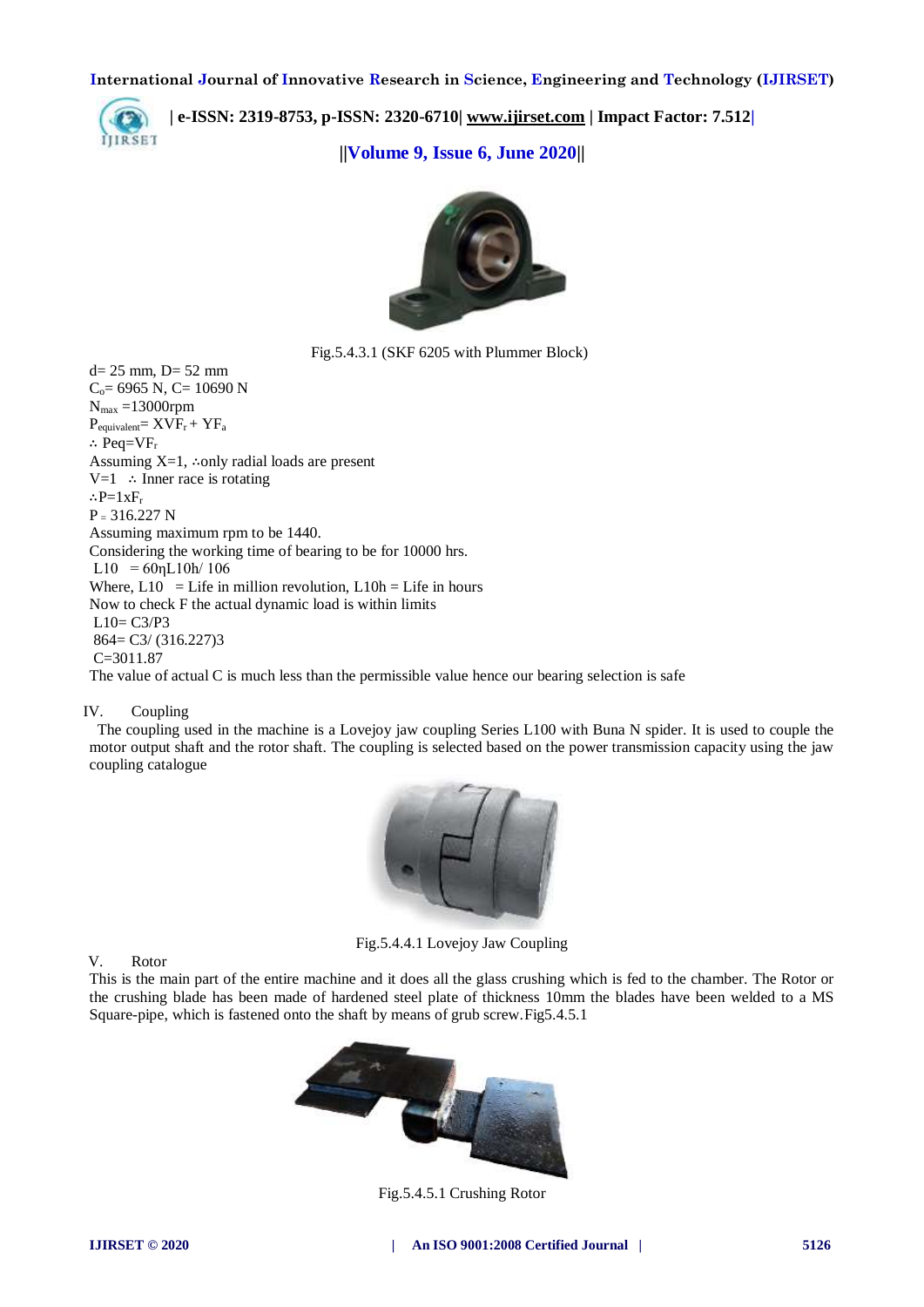

**| e-ISSN: 2319-8753, p-ISSN: 2320-6710[| www.ijirset.com](http://www.ijirset.com/) | Impact Factor: 7.512| ||Volume 9, Issue 6, June 2020||** 

#### VI. Crushing Chamber

The chamber houses the rotating crushing blade. The chamber has projections made on its interior circumference so as provide extra rough surface for the crushing activity. The rotor is mounted eccentric to the chamber to provide better crushing. The square hopper is for feeding the glass bottles and large pieces of waste glass. The round hopper adjacent to the square hopper if for feeding of tubelight. Fig.5.4.6.1

- 1. Square hopper cut
- 2. Tube hopper cut
- 3. Cut for the rotating shaft.
- 4. Bottom cut for the exit of Crushed
- Glass and placement of the Modular sieve.



Fig5.4.6.1

#### VII. The Grading mechanism

This consist of the inclined arrangement of sieves which help in separating of the different grades of the crushed glass produced in the crushing chamber by the action of the rotor. Once the glass exits the crushing chamber it still has a mixture of crushed glass size. This is separated by means of several sieves inclined to the horizontal axis. The sieve size goes on decreasing as we descend to the lower levels. The glass which does not pass through the sieve will slide and get collected in the collection box. Two such inclined sieves are used in this machine. Fig.5.4.7.1



Fig.5.4.7.1 Grading mechanism (Sieve arrangement)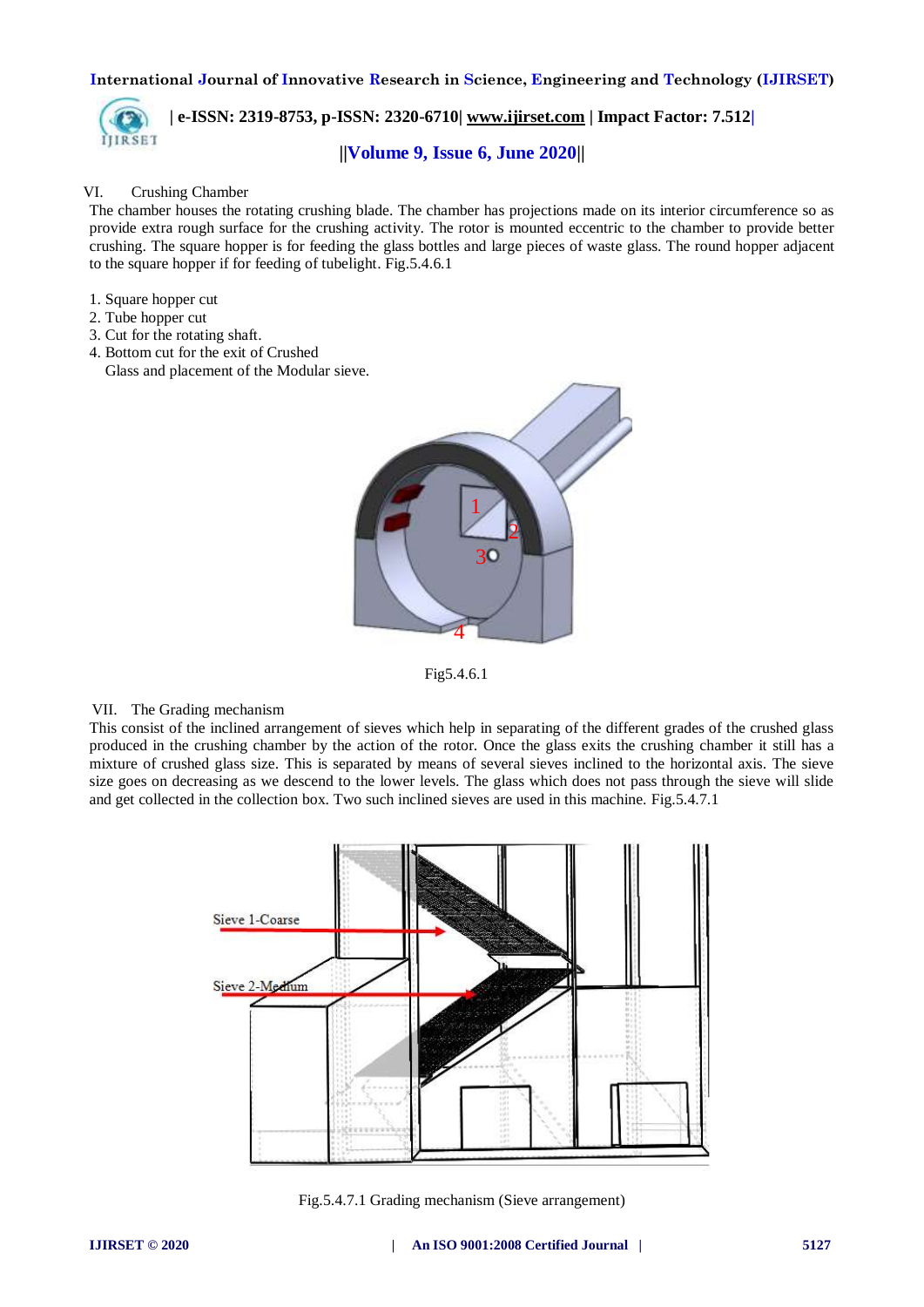

**| e-ISSN: 2319-8753, p-ISSN: 2320-6710[| www.ijirset.com](http://www.ijirset.com/) | Impact Factor: 7.512|**

**||Volume 9, Issue 6, June 2020||** 



Fig.5.4.7.2 Perforated sheet (Sieve)

VIII. Angle of repose

The angle of repose or critical angle of repose, of a granular material is the steepest angle of descent relative to the horizontal plane to which a material can be piled without sliding. It is calculate by taking Tan inverse of the coefficient of friction between two materials.

In our case, it is glass and metal Coefficient of friction between glass and metal is found to be 0.6 i.e. μ

Angle of repose = a Tan  $\Theta = \mu$ 

I.e.  $\Theta = 31^{\circ}$  (counter clockwise w.r.t. Horizontal)

IX. The Main Seive for grading

The Seive is positioned at the lower part of the crushing chamber. The seive can be Replaced/Changed as per the requirement.

This seive controlls the output of the crushed glass size,since the glass will not pass through the seive until and unless the size of crushesd glass is smaller then the seive opening.

This is the reason for the eccentric mounting of the rotor. The rotor will scoope the glass and crush it further untill it can pass through the seive. Fig.5.4.9.



Fig.5.4.9.1 Modular Sieve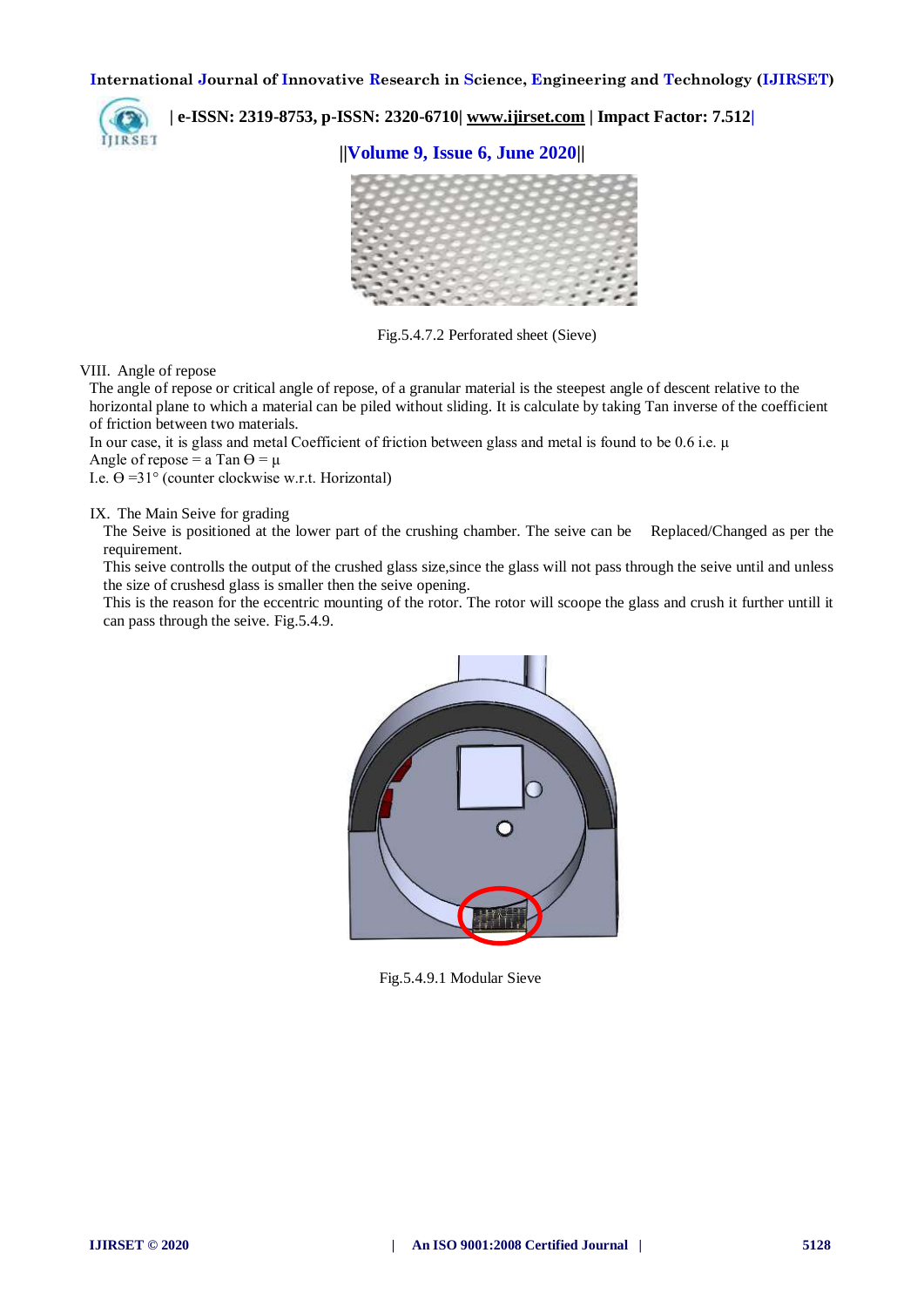## **| e-ISSN: 2319-8753, p-ISSN: 2320-6710[| www.ijirset.com](http://www.ijirset.com/) | Impact Factor: 7.512|**

# **||Volume 9, Issue 6, June 2020||**

#### VI.**PROCESS FLOWCHART**



Fig. 6.1 Machine Process flow

#### **VII.MACHINE STRUCTURE / MODEL**



Fig.7.1 Fabricated Machine

**IJIRSET**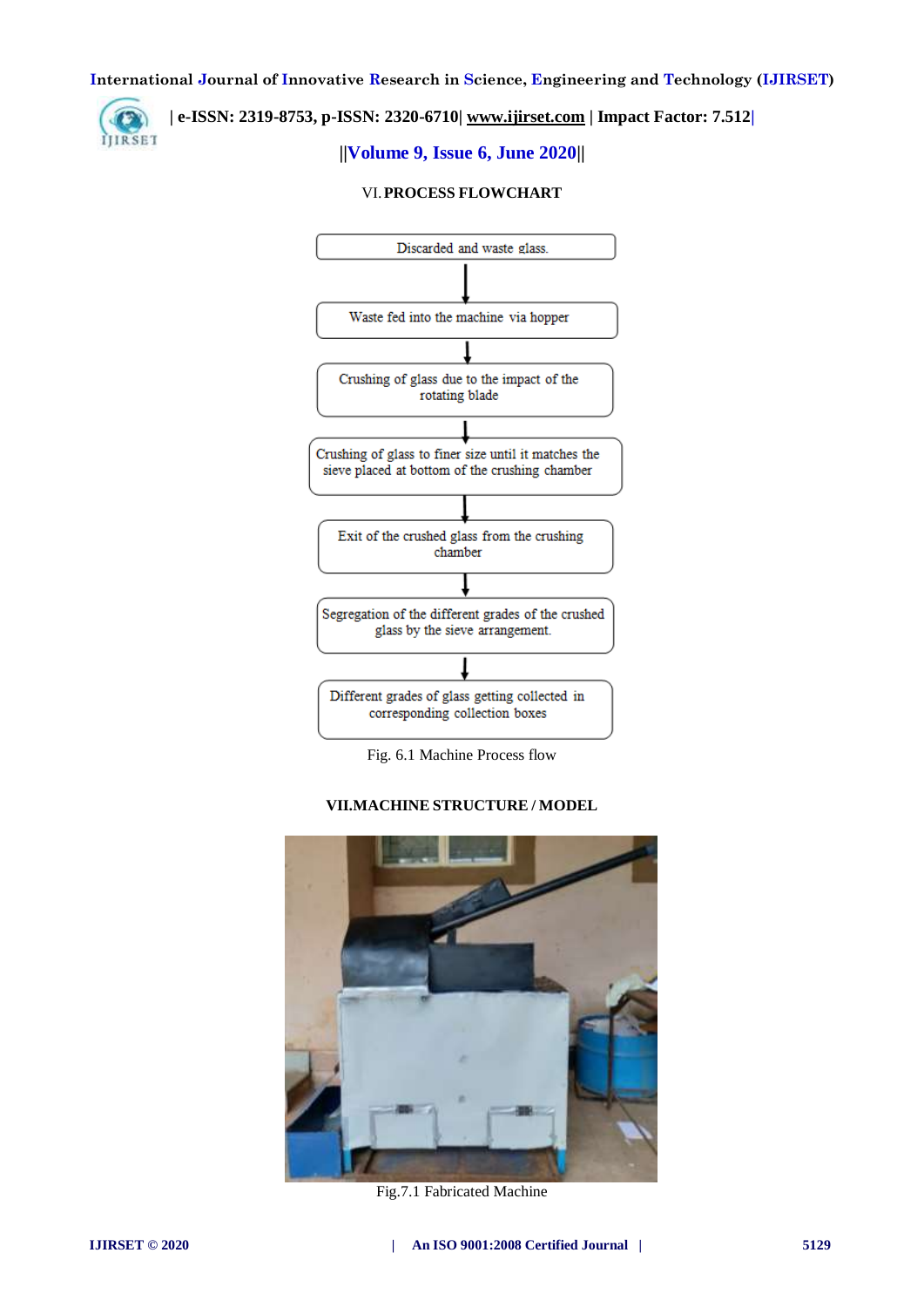



Fig.7.2 3D CAD model of machine n SolidWorks(Showing interior construction)

## **VI. CONCLUSION**

The machine was designed and fabricated as per the required objectives t crushes any waste glass including bottles and tubelight.

The tubelight with caps and without the caps were fed into the machine and thieir crushing was successful. The caps stayed in the crushing chamber while all the glass passed out of the crushing chamber once it was reduced to size less then 10mm.

- i. The said objectives were met.
- ii. The avg. weight of the bottles crushed is 236grams
- iii. The avg. time required to crush one bottle is 25 Sec.
- iv. Crushing time for 1 KG of waste bottles takes approximately 53 Sec.
- v. The avg. weigh of tubelight after cap separation is 137grams.
- vi. The time required for crushing one tubelight is 24sec.
- vii. The avg. time for crushing 1Kg of tubelight is 75Sec
- viii. It was observed that tubelight when crushed, were converted to fine grade in short period of time. Whereas for bottle glass to convert into find grade would take longer time
- ix. While crushing the glass bottles the paper labels would get separated and got collected in the coarse grade collection box
- x. Below fig., show the percentage of different grades of glass when crushed using the machine
	- Blue=fine grade [size less than 2mm]
	- Orange= medium grade [size between 2 to 5mm]
	- Grey=coarse grade [size between 6 to 10mm]

The pie chart depicts the percentage of weights obtained for different sizes of crushed glass.

- Fig. 6.1- percentage of weigh distribution for feeding 1 of glass bottle.
	- 6.2- percentage of weight distribution for feeding 1 Kg of glass bottles.
	- 6.3- percentage of weight distribution for 1 tube light.
	- 6.4- percentage of weight distribution for 1 Kg of tubelight.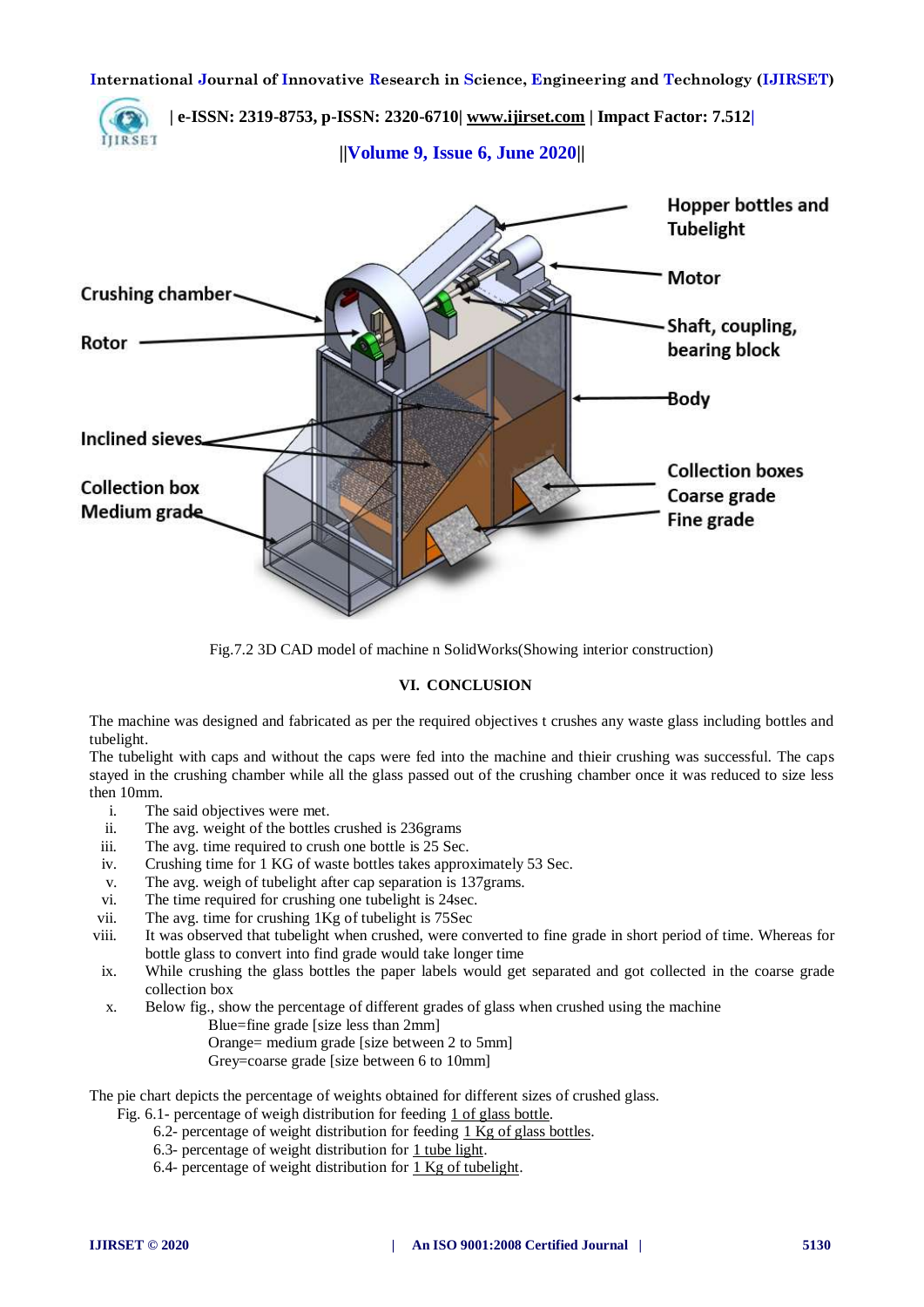

**| e-ISSN: 2319-8753, p-ISSN: 2320-6710[| www.ijirset.com](http://www.ijirset.com/) | Impact Factor: 7.512| ||Volume 9, Issue 6, June 2020||** 



65% Fig.6.3 Fig.6.4

61%

Samples obtained as per the grades



Fig 6.5